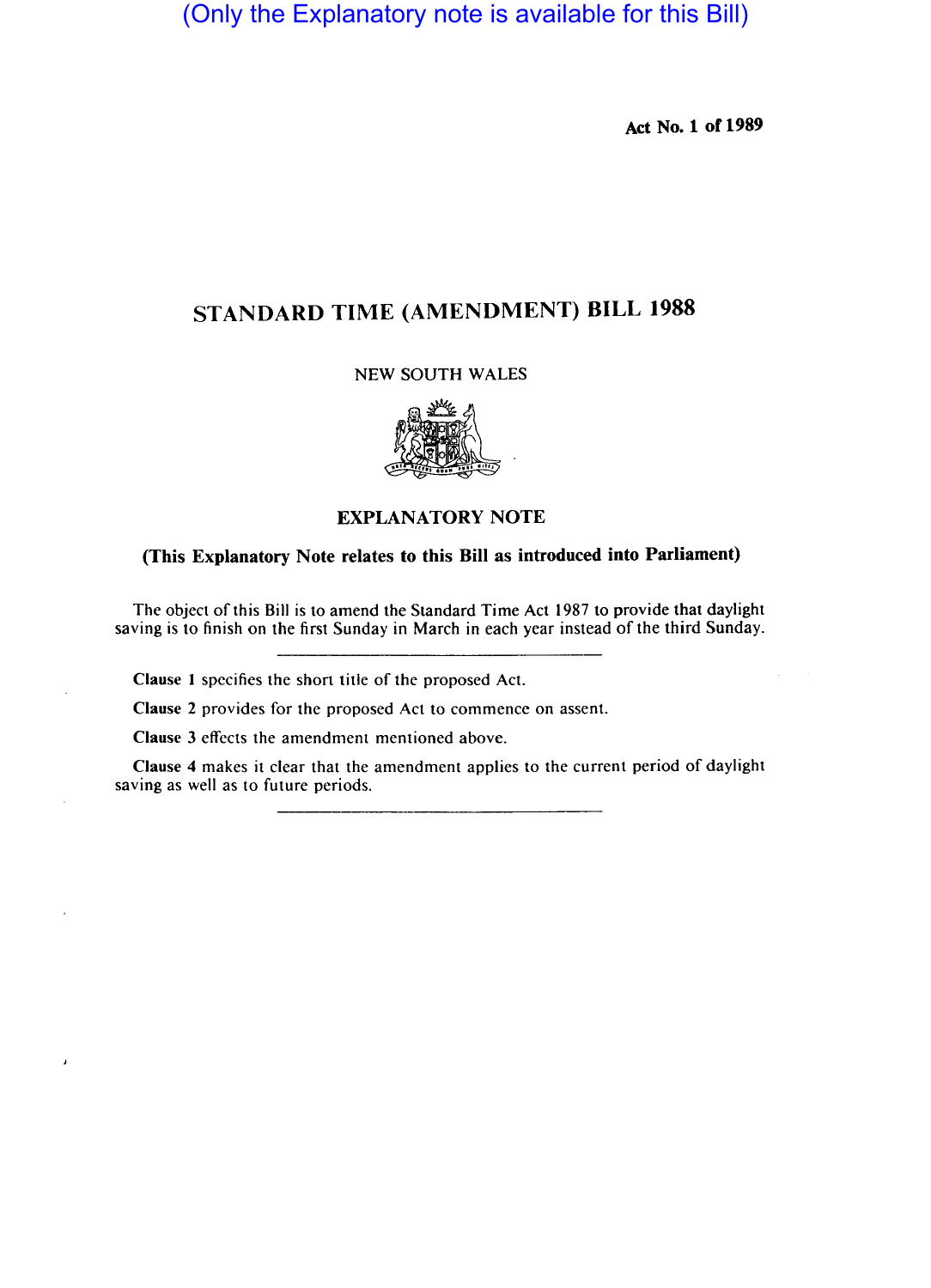$\mathcal{L}^{\text{max}}_{\text{max}}$  $\mathcal{L}^{\text{max}}_{\text{max}}$  and  $\mathcal{L}^{\text{max}}_{\text{max}}$  $\label{eq:2.1} \frac{1}{2} \int_{\mathbb{R}^3} \left| \frac{1}{2} \left( \frac{1}{2} \right) \right|^2 \, \mathrm{d} \mu \, \mathrm{d} \mu \, \mathrm{d} \mu \, \mathrm{d} \mu \, \mathrm{d} \mu \, \mathrm{d} \mu \, \mathrm{d} \mu \, \mathrm{d} \mu \, \mathrm{d} \mu \, \mathrm{d} \mu \, \mathrm{d} \mu \, \mathrm{d} \mu \, \mathrm{d} \mu \, \mathrm{d} \mu \, \mathrm{d} \mu \, \mathrm{d} \mu \, \mathrm{d} \mu \, \mathrm{d} \mu \, \$  $\mathcal{L}^{\text{max}}_{\text{max}}$  and  $\mathcal{L}^{\text{max}}_{\text{max}}$  $\mathbf{v}^{(i)}$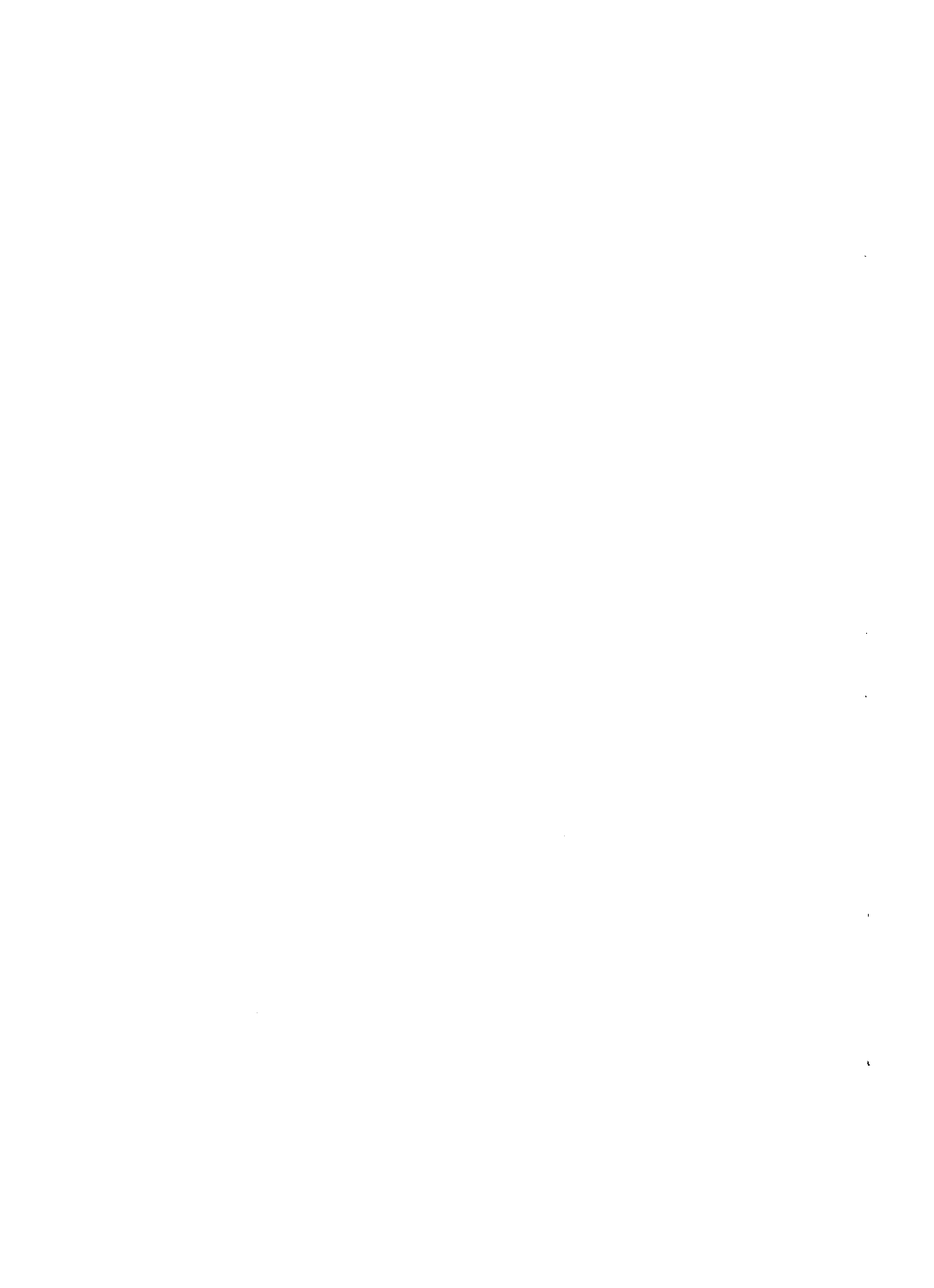## ALPHABETICAL TABLE OF BILLS AMENDED IN COMMITTEE IN LEGISIATIVE ASSEMBLY OR LEGISIATIVE COUNCIL WHICH RECEIVED ROYAL ASSENT IN 1988

| <b>Bill</b>                                            | Where<br>Amended | Date<br>Amended      | Provisions<br>Affected                                                                                                                                             |
|--------------------------------------------------------|------------------|----------------------|--------------------------------------------------------------------------------------------------------------------------------------------------------------------|
| Children (Care and<br>Protection) Further<br>Amendment | L.C.             | 19.10.88             | Sch. $1(8)$                                                                                                                                                        |
| Children (Detention<br>Centres) Amendment              | L.C.             | 14. 6.88             | Schs. 1 $(4)-(7)$ (c)                                                                                                                                              |
| City of Sydney                                         | L.C.             | 22. 9.88             | Cll. 1, 2, 5 $(5)$ , 9,<br>10(1)(3), 31(2),<br>33; Sch. 1 Pt. 1 Cll.<br>1, 3, 5 (3) (5), 9<br>$(1)$ $(e)$ , Pt. 2 Cll. 1<br>17, Sch. 2, Sch. 3 Pt<br>7 Cll. 24, 28 |
| Co-operation (Amendment)                               | L.A.             | 30.11.88             | Schs. $1(5)(6)$                                                                                                                                                    |
| Darling Harbour<br>Authority (Amendment)               | L.A.<br>L.C.     | 11.10.88<br>18.10.88 | c1.7<br>C1.7                                                                                                                                                       |
| Education and Public<br>Instruction (Amendment)        | L.C.             | 1.6.88               | Sch. $1(3)$                                                                                                                                                        |
| Essential Services                                     | L.C.             | 9.6.88               | Cll. 4 (1) (k) (1)<br>$(3)$ , 9 $(1)$ $(c)$ ,<br>14 (1) (c), 15 (1),<br>16 (6) (a), 21 (1),<br>$22 - 24$                                                           |
| Local Government<br>(Rates and Charges)<br>Amendment   | L.C.             | 30.11.88             | Schs. 1 $(7)$ , 2 $(1)$<br>(2)                                                                                                                                     |
| New South Wales<br>Investment Corporation<br>(Sale)    | L.C.             | 21. 9.88             | C1. 5(2)(3)                                                                                                                                                        |
| Parliamentary Committees L.C.<br>Enabling              |                  | 16. 6.88             | Sch. 1                                                                                                                                                             |
| Prisons (Amendment)                                    | L.C.             | 17. 6.88             | Sch. 2 (9) (27)                                                                                                                                                    |
| Transport Appeal Boards<br>(Amendment)                 | L.C.             | 15. 6.88             | Sch. $1(6)$                                                                                                                                                        |

 $\Delta \sim 1$ 

 $\bar{z}$ 

 $\mathcal{L}_{\mathcal{A}}$ 

 $\mathcal{F}^{\mathcal{G}}$